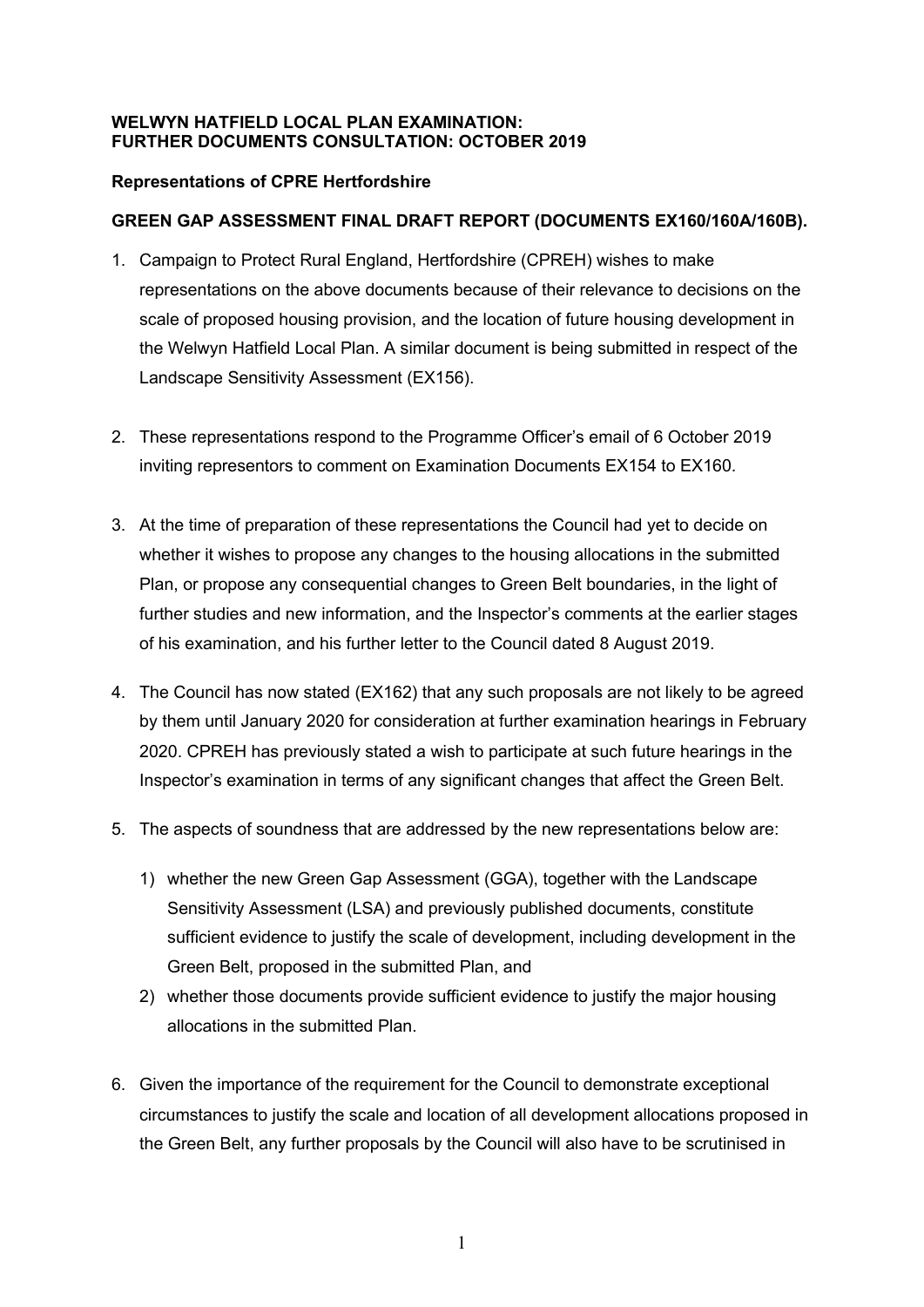2020. CPREH wishes to be given an opportunity to make representations on any such proposals before they are examined by the Inspector.

- 7. The GGA enables areas to be identified that would be harmed by development that may not have been revealed by reliance solely on the Green Belt Review (GBR) (EX99). CPREH has sought to identify those areas of land proposed for major housing development in the Plan or are now threatened as a result of the wish to consider potential major new housing sites, where the weight of evidence is now that they should not be developed as a result of the GGA research.
- 8. CPREH has also looked at the areas already proposed for major development in the Plan, and the pattern of harm that would arise from the overall scale of development proposed in the Plan when the research for the LSA and the GGA are compared with the GBR studies, to see if the overall amount of proposed development in the current Green Belt is justified.

## **Findings of the GGA**

- 9. The most helpful result of the GGA is the identification of areas between settlements that the Council's consultants consider should be subject to limitations on any future development and these are shown on Figure 4.1. These areas are listed in a recommended Policy on page 135. The GGA states that these areas should not necessarily prevent all development, only development which would compromise the relevant gap.
- 10. CPREH believes that the above results show that any major new housing allocation, or any such already proposed allocation in any of the gaps listed would indeed compromise the relevant gap, and that in many cases even modest or small scale developments would compromise those gaps.
- 11. These conclusions are reached even overlooking the methodological flaws in the GGA.
- 12. A major specific flaw of the study in terms of the scope of the Assessment, is the failure to even assess the gap between Hatfield and Stanborough, even though reference to its significance is included in the Landscape Sensitivity Assessment (EX156, page 58). This is extraordinary, given that the Green Belt Review (EX99) identified this gap as a strategic 'fragile gap' in the Borough, in figure 4.1. Furthermore, the conclusion on the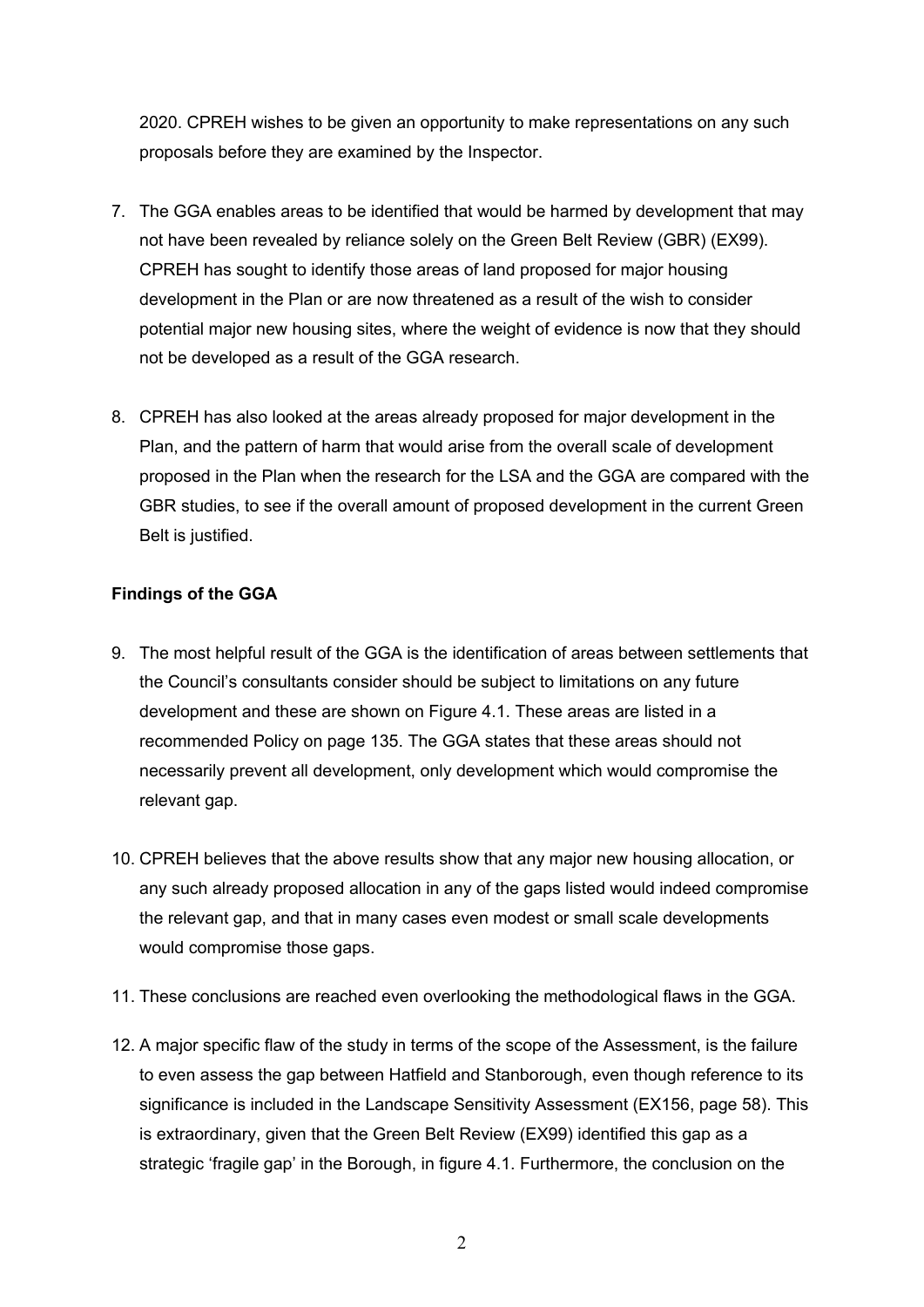gap between Symondshyde and Hatfield (page 115 of the GGA) highlights the aim of minimising inter-visibility between one settlement edge and the other, taking into account loss of the screening effect of trees for half the year, yet this is not even investigated for the much smaller and highly sensitive gap between Hatfield and Stanborough despite this strategic importance.

- 13. CPREH consider this to be a serious flaw, possibly influenced by the proposal in the submitted Plan for all of this gap between Hatfield and Stanborough to be included in the NW Hatfield Housing Allocation, despite the strategic importance of the gap and its proximity to Welwyn Garden City just to the east on the opposite side of the A1(M) motorway.
- 14. Perhaps the most important overall flaw in the study is the failure to look at the actual settlement boundaries of the towns and villages covered, rather than existing policy area boundaries. For example there are some developed areas that would be deemed previously-developed, that are not included within the boundaries of settlements they are in reality part of (most noticeably west of Cuffley and at Mardley Heath and Oaklands) that are larger than some of the potential inset villages currently washed over by Green Belt.
- 15. The consequence of this is that many gaps assessed by the GGA are actually smaller than revealed by the GGA, particularly in visual terms, and the impact of major development within them would be consequently greater.
- 16. CPREH therefore considers that the impact of development on the gaps eastward between the settlements from Potters Bar to Cuffley and Goffs Oak in Broxbourne; northwards along the A1000 corridor from Potters Bar to Hatfield: around Stanborough and Lemsford; and north of Welwyn Garden City as far as Knebworth in North Hertfordshire would all be greater than stated in the GGA.

#### **Implications of the GGA, LSA and Green Belt Review**

17. When Figure 4.1 of the GGA, 'Proposed gaps policy areas'; Figure 3.1 of the LSA 'Landscape Character Area Sensitivity'; and Figure 7.1 of the Green Belt Review 'Assessment of Potential Harm', are compared, the following implications are clear to CPREH: